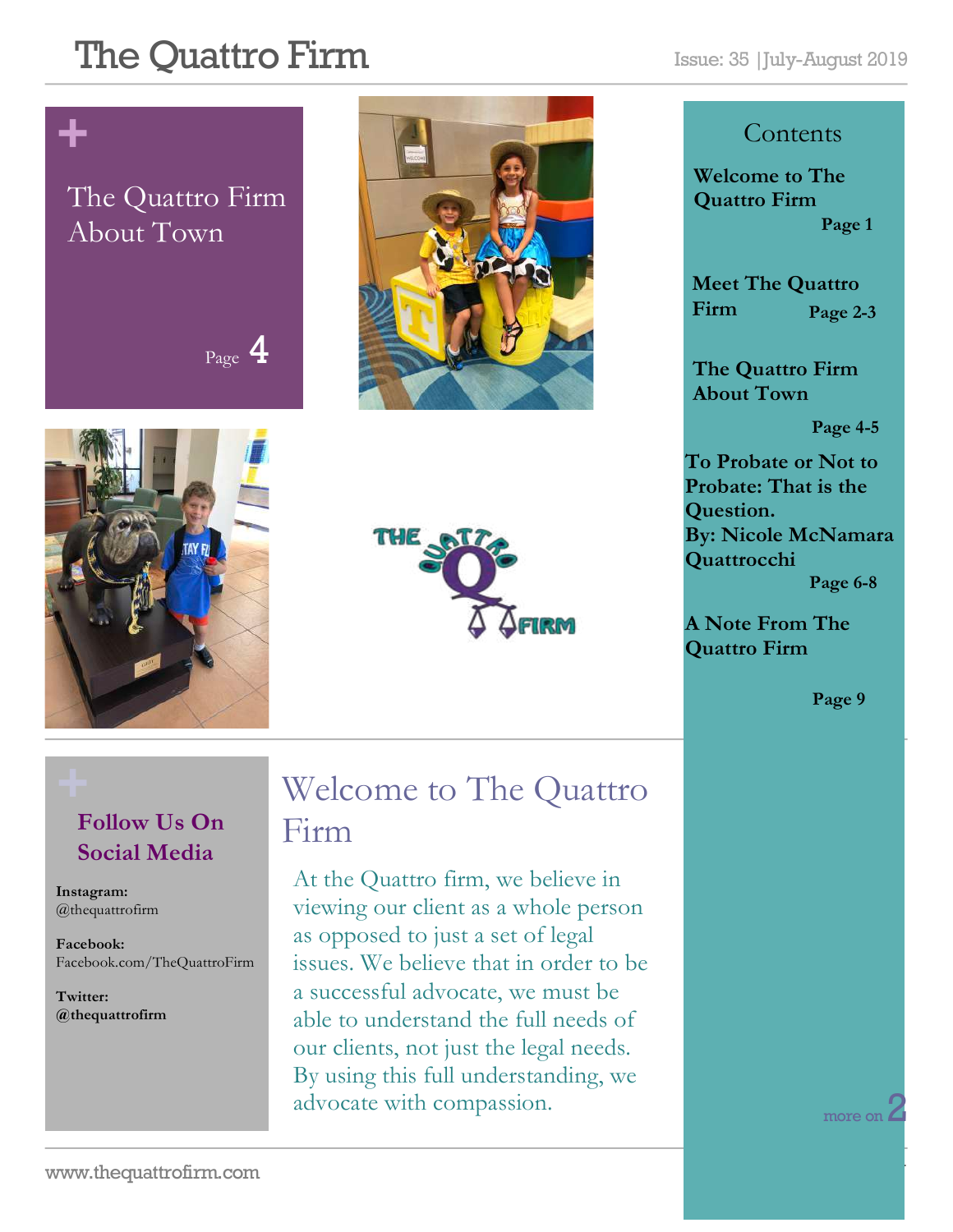# **The Quattro Firm**  $\sum_{\text{Issue: } 35 \mid \text{July-August } 2019}$

# Meet The Quattro Firm



**Nicole McNamara Quattrocchi, Esq.** is the founding member of the Quattro Firm. She is a 2008 Southern Methodist University Law School graduate and a 2004 Wake Forest University Graduate. Nicole is a licensed Texas attorney where her practice involved mostly civil and commercial litigation. Nicole has been licensed in Florida since 2014 and has centered most of her practice on domestic relations law.

Nicole has spent a lot of time volunteering in her legal career whether it be through pro bono cases or through assisting at the Hurricane Katrina Relief Clinic in law school. Nicole believes in viewing the client as a whole person and not just a specific legal issue and therefore has, thus far, taken every case that the firm can handle, regardless of inability to pay. She is a passionate and compassionate attorney who looks forward to working with people across the spectrum of life with all of their legal needs.



**Melanie Bruchet, Esq.** is a 2012 graduate of Mercer University's Walter F. George School of Law in Macon, Georgia, where she received her J.D. and a Certificate in Advanced Legal Writing, Research, and Drafting from Mercer's top rated legal writing program. Melanie served on the Board of Directors for the Stonewall Bar Association of Georgia as well as completed internships at CASA (Court Appointed Special Advocates) for Children and the U.S. Attorney's Office for the District of New Jersey.

Melanie has presented nationally on the subjects of human trafficking and LGBT youth in the juvenile court system. She also co-authored an amicus brief to the Georgia Supreme Court on the issue of post-separation custodial rights and the emotional effect on children of divorced parents. Melanie maintains an active bar license in Georgia and is sworn in to both the Georgia Court of Appeals and the Georgia Supreme Court. A South Florida native, she currently lives in Asheville, North Carolina. Melanie has been with the Quattro Firm for three years.



**Monique L'Italien, Esq.** is a civil and commercial litigator and appellate attorney who has practiced in Florida since 2001. She has broad experience at the trial and appellate levels in federal and state court. Her practice areas include bankruptcy, contract disputes, family law, real property and some criminal. Prior to entering private practice, Ms. L'Italien was an Assistant Attorney General for the State of Florida, handling criminal appeals and civil litigation matters.

Ms. L'Italien earned her B.A., cum laude, from Trinity College in Washington D.C and her J.D. from Vermont Law School. Ms. L'Italien enjoys traveling, running, spending time with her animals including her horse Dancer, an off track thoroughbred rescue, and doing other animal welfare work. Monique has been with the Quattro Firm for almost 2 years.



**Shavonne M.Pierre** is a new member of the Quattro Firm. She is a graduate of South University where she studied and received her Bachelor Degree in Legal Studies. She has over 18 years experience in the legal field working for several prestigious firms in the Palm Beach County area. Her previous work experience has been in Insurance Defense, Civil Litigation, Securities & Arbitration, Commercial Litigation, Worker's Compensation, Family Law and Personal Injury. Shavonne has 4 children that are her main focus as well as her budding legal career.

#### Read more about The Quattro Firm at www.thequattrofirm.com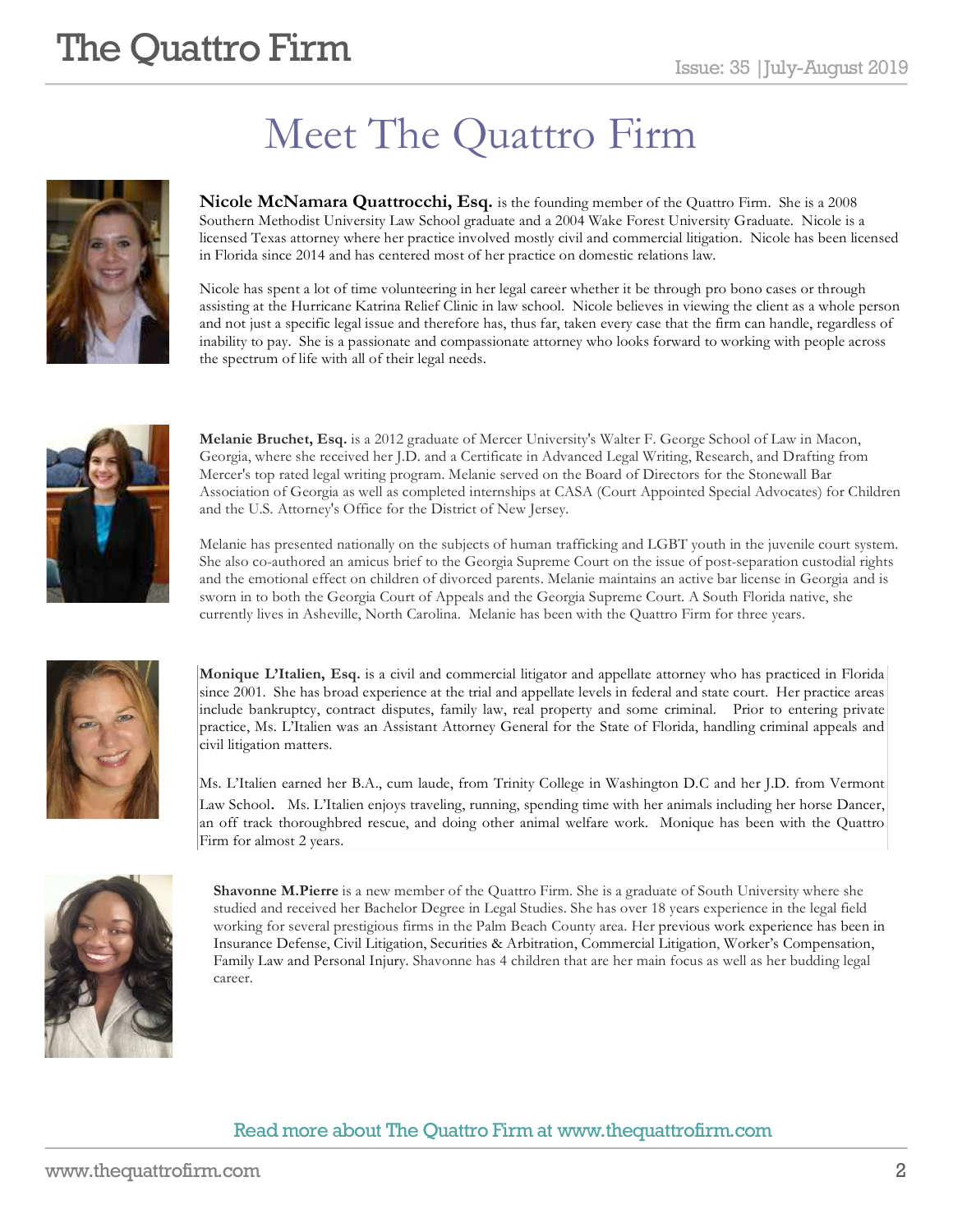

# Meet The Quattro Firm

**Maria Kontos** obtained her Bachelor of Arts from Florida Atlantic University in 1995. Ms. Kontos has over 16 years of experience working on complex and voluminous civil, criminal and family law cases which involve organizing thousands of documents, discovery and file organization.

Ms. Kontos is intricately involved in the defense of all of the firm's clients' cases and takes great pride in assisting and working toward a favorable outcome in each case. Maria has been working with the Quattro Firm for 3 years.



**Sarah Kontos** has been working professionally in accounting since 2005. Her experience includes conducting, supervising, and reviewing annual audits, bookkeeping and payroll, and compilations and examinations of the financial records of a wide range of businesses including non-profits, law firms, restaurants, 401(k) plans, and other service industries.

Sarah attended Florida Atlantic University earning her degree in Mathematics and attending an additional two years of studies in Accounting and Business Administration. She is originally from West Palm Beach, FL. She is a supporting member of Compass Lake Worth, United Way and Farm Sanctuary, and she volunteers at various fundraising events for local charities. Sarah has been working with the Quattro Firm for 3 years.



**Carol Goldberg** is the File Clerk and Paralegal Assistant at the Quattro Firm. She is a lifelong resident of Palm Beach County. She received her BA Degree in Social Work and her Paralegal Certification from Florida Atlantic University. She is an advocate for the elderly and disabled. She has worked extensively for Elder Law firms processing Nursing Home Medicaid and Estate Planning. She also worked for many years at DCF, processing Medicaid for the Disabled. She believes in the strength of family, and a good cup of coffee!

#### Read more about The Quattro Firm at www.thequattrofirm.com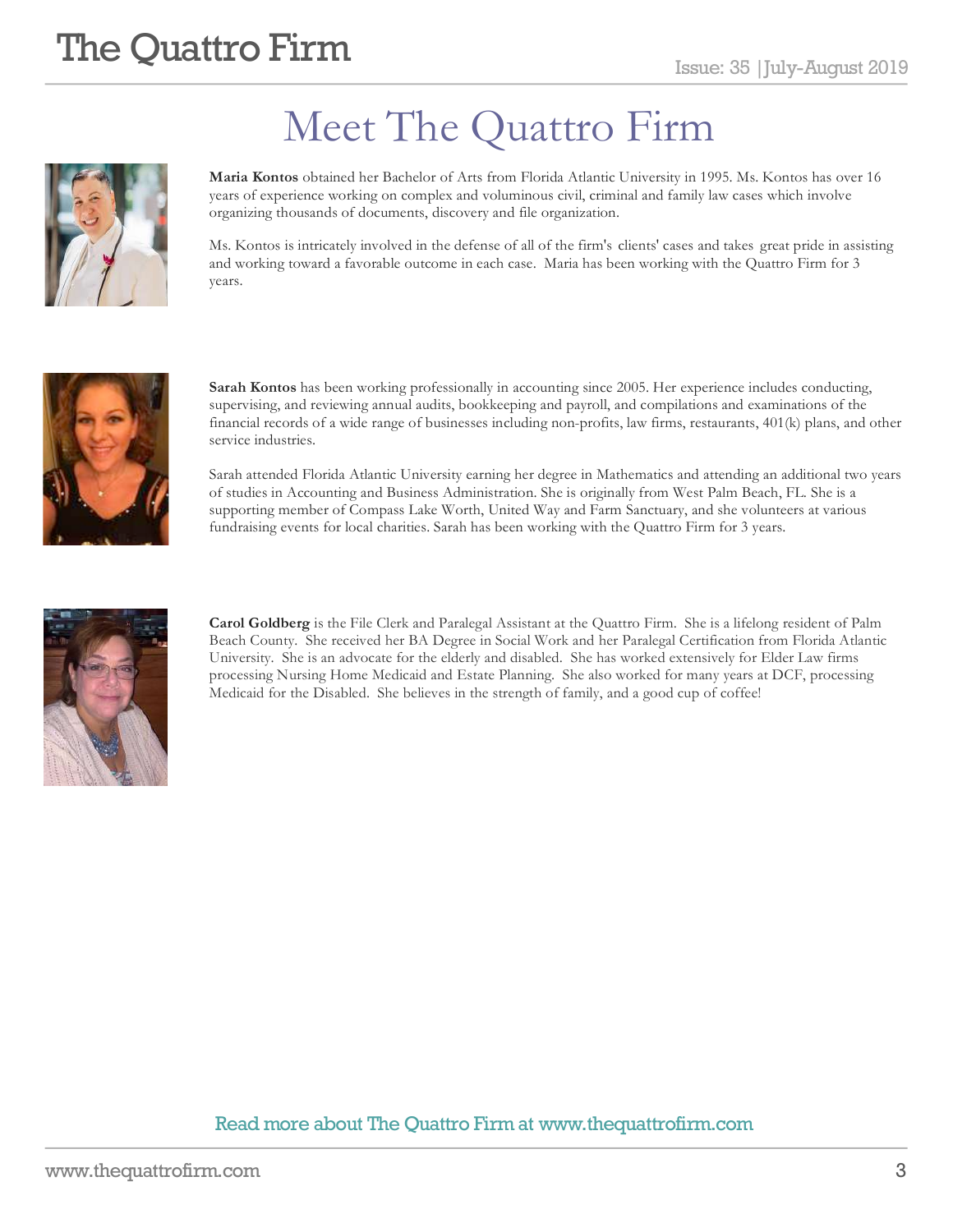# **The Quattro Firm** Issue: 35 |July-August 2019

# The Quattro Firm About Town



### **+ Our Practice Areas**

Adoption Bankruptcy Business Formation Civil Litigation Commercial Litigation Contract Drafting & Review Corporate Matters Estate Planning Family Law & Domestic Relations Family Law Mediation General Litigation Immigration LGBT Issues & Custody Marital Contracts Probate Litigation Probate Administration Wills & Trusts

Left: Nicole Quattrocchi and Carol Goldberg pack up the Metrocentre temporary location for the move to Belvedere Road.

Below: Shavonne Pierre poses in front of boxes on our last day at the Metrocentere location.

Further Below: Sabrina poses with a baby goat at YouFarm.



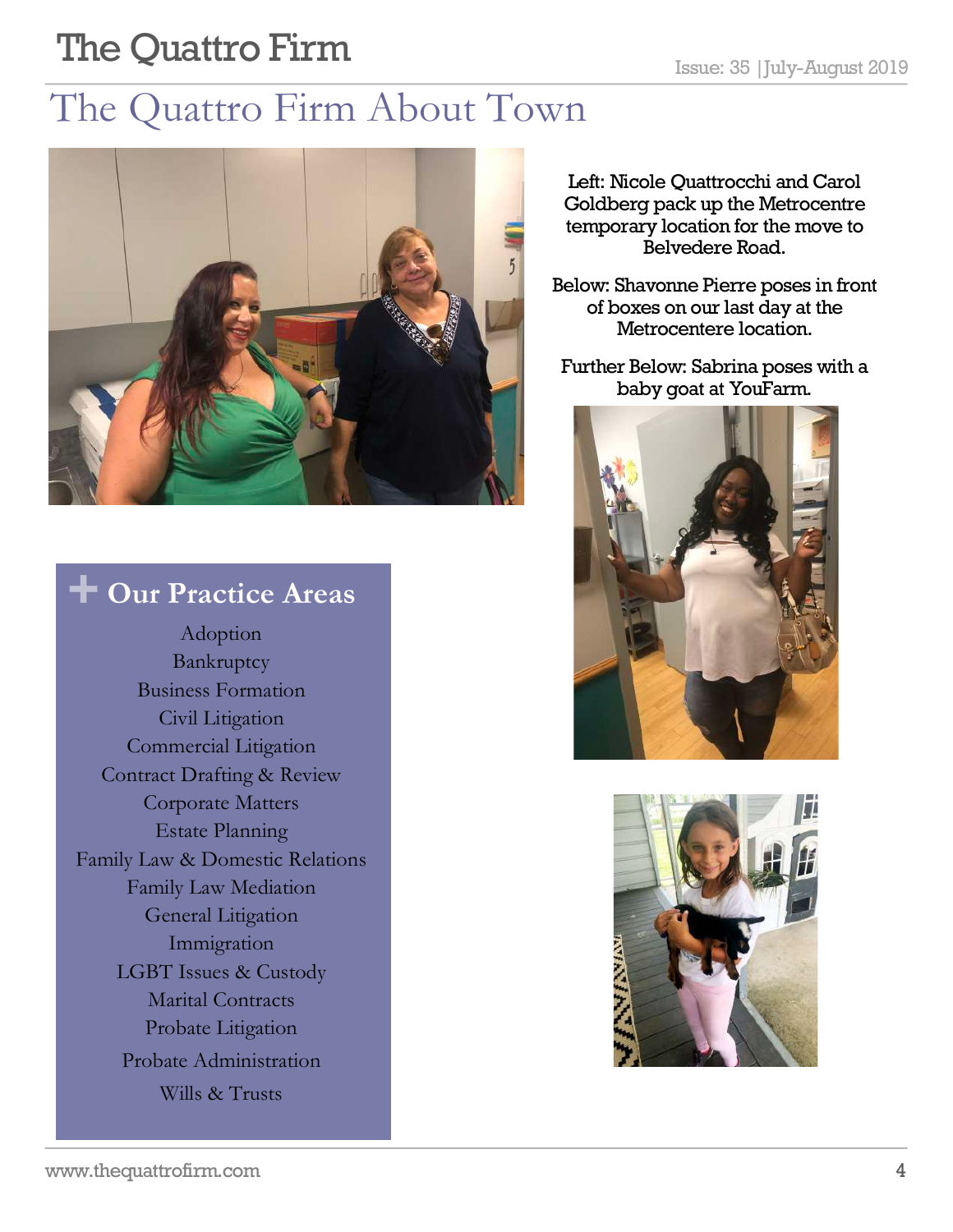# **The Quattro Firm** Issue: 35 |July-August 2019

### The Quattro Firm About Town:



# **Fall Promotion:**

**We are offering a 10% discount on flat rate fees. If you are interested in an estate plan, contract review, uncontested litigation or other flat rate cases, mention the newsletter and we will give you 10% off!** 

**As always, please follow us on social media. If you'd like to submit a review either on Facebook or through our website, please get in touch with us.** 

Left: Nicole poses with some flowers given to her by Shavonne at the office.

Below: Monique, Shavonne and Nicole enjoy a working lunch at Lime.

Further Below: Nicole, Sarah and Maria enjoy a birthday celebration for Maria.



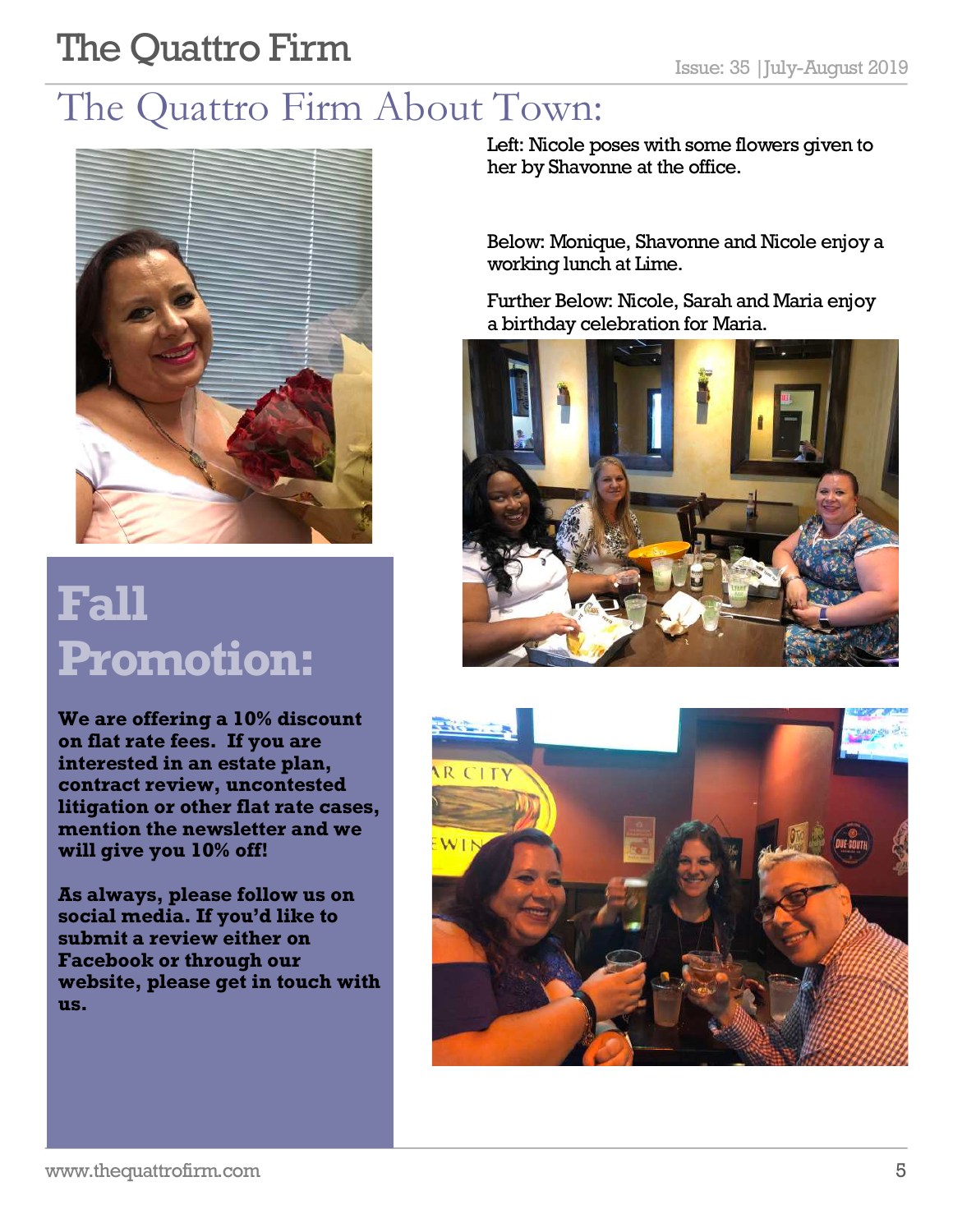# To Probate or Not to Probate: That is the Question.

#### By: Nicole McNamara Quattrocchi

Families often ask us whether or not they should probate a loved one's estate. While no one can tell a person what to do, the decision is often financial. When a loved one dies leaving assets that cannot be distributed because he/she either died without properly allocating assets via will, trust or real property records or he/she failed to update an estate plan or he/she did not account for some or any assets, the decision to probate is a personal decision.



If one has passed leaving real property or other assets, which exceed the value of \$300, then probate is often financially worthwhile and generally necessary. Most people believe that a will alone can give him/her rights to a loved one's real property. This is not always the case. Sometimes even if there is a will, probate will become necessary for any and all real property.

PROBATE<br>COURT 6142678/021 Case Not

**"A lot of people are afraid to say what they want. That's why they don't get what they want."** 

#### **—Madonna**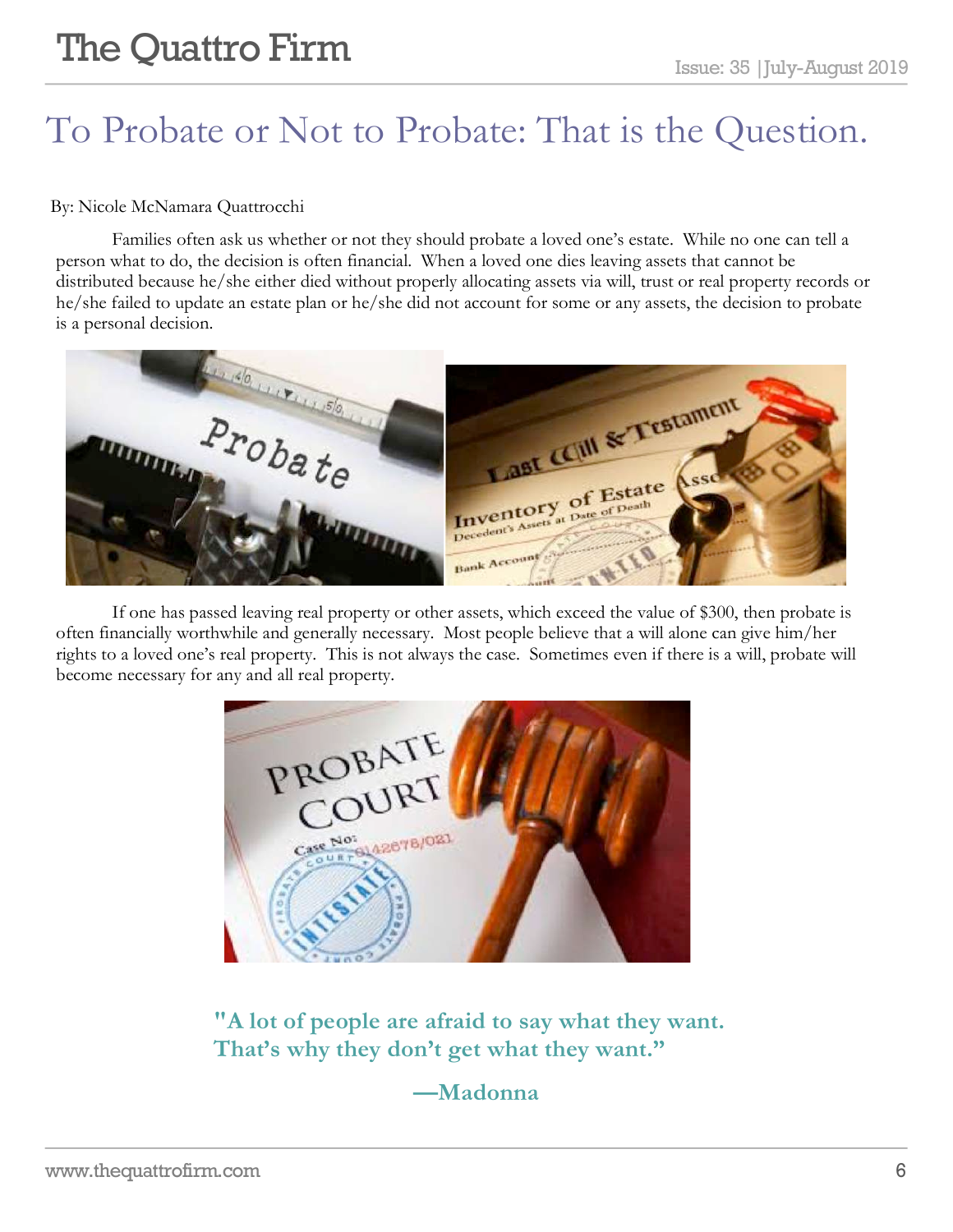### To Probate or Not to Probate: That is the Question.

#### By: Nicole McNamara Quattrocchi

Assets below \$300 in value may not be of value as the filing fee for a probate case is usually over \$300. If a loved one left a bank account, for instance, with a value of less than \$300 and the bank which holds the account is unwilling to accept paperwork other than through the probate court, it may not be worth the effort and expense of probate. Some banks will allow loved ones to provide documentation for small accounts, but this depends on which bank and the biological relationship to the decedent.



In Florida, there are three types of probate: summary, formal and ancillary. A summary administration is the quickest and generally the least cumbersome. The estate must have a value below \$75,000. This value would not include a homestead property. So if a loved one passes away with a homestead property and an estate valued less than \$75,000 in assets, it's advisable to probate the estate and proceed with a summary administration. Many attorneys in this area will accept a flat rate fee for such service. Depending on your county, this is a proceeding



value from the state of Florida.

An ancillary administration refers to property that is located in Florida, but the decedent was a resident of another state. The same can be true of a Florida resident who holds real property in another state. If an ancillary administration is required, one would need to contact an attorney in the state where the property is located to determine the fees required and pleadings required. Each state is different. Florida requires the same pleadings as either summary or formal administration (depending on the value) with a few extra documents that are required only of an ancillary proceeding.

coss Daley mystical g entitled executor

that could be completed in a couple of months.

For estates that exceed \$75,000, a formal administration is required. Depending on which county the decedent lived in, the proceeding can take six months or even years. Formal administrations require numerous steps and often incur hourly rates for the attorneys who file them. Some large estates can be probated through a contingency fee. The percentage will depend on both the

attorney hired and the guidelines for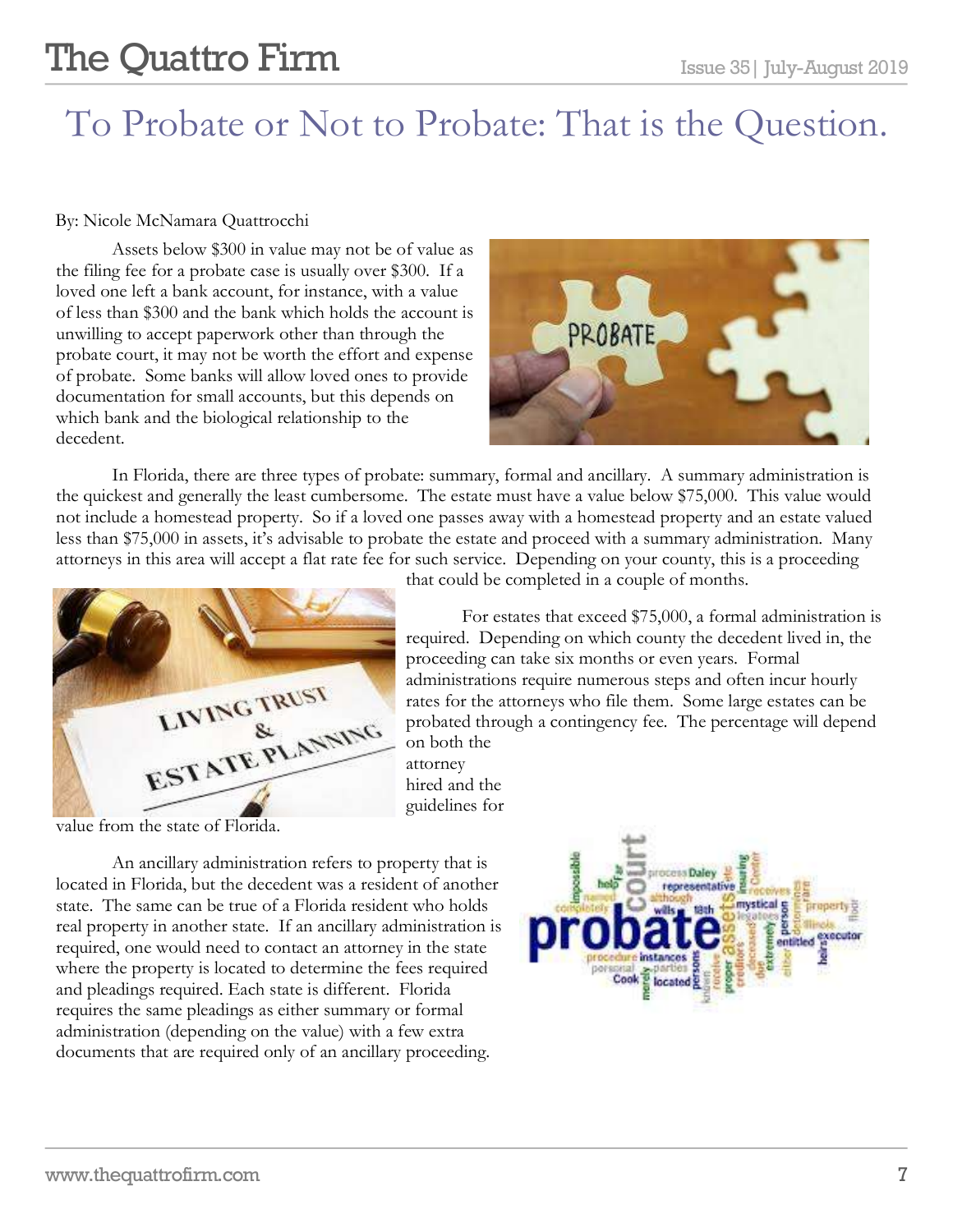# **The Quattro Firm**  $\sum_{\text{Issue: } 35 \mid \text{July-August } 2019}$

### To Probate or Not to Probate: That is the Question.

#### By: Nicole McNamara Quattrocchi

Probate is also a requirement to get a loved one's medical records after an accident or incident of potential medical malpractice. A family member cannot make a claim for medical malpractice, wrongful death or the like on behalf of his/her loved one without first being named the personal representative of the estate of the loved one by a court of law, or in a properly drafted estate plan. If one has a family member who is a victim of medical malpractice, wrongful death or another accident which causes his/her death, he/she may need to speak to both an attorney specializing in medical malpractice and/or personal injury law as well as speaking to another attorney who will file the probate matter to have the claimant named as the personal representative.



When a loved one passes away, it's often difficult to think about assets and distribution, particularly if the death is unexpected, surprising or sudden. In order to ensure that probate will not be required, it is best to meet with an attorney to discuss your estate plan. It may not be pleasant to think about death, but it is the way to ensure that one's wishes are carried out properly and one's family is spared the expense and burden of probate.

If a loved one has passed away and you're not sure what you will need to do, please contact the Quattro Firm to help you decide whether or not to probate your loved one's estate.